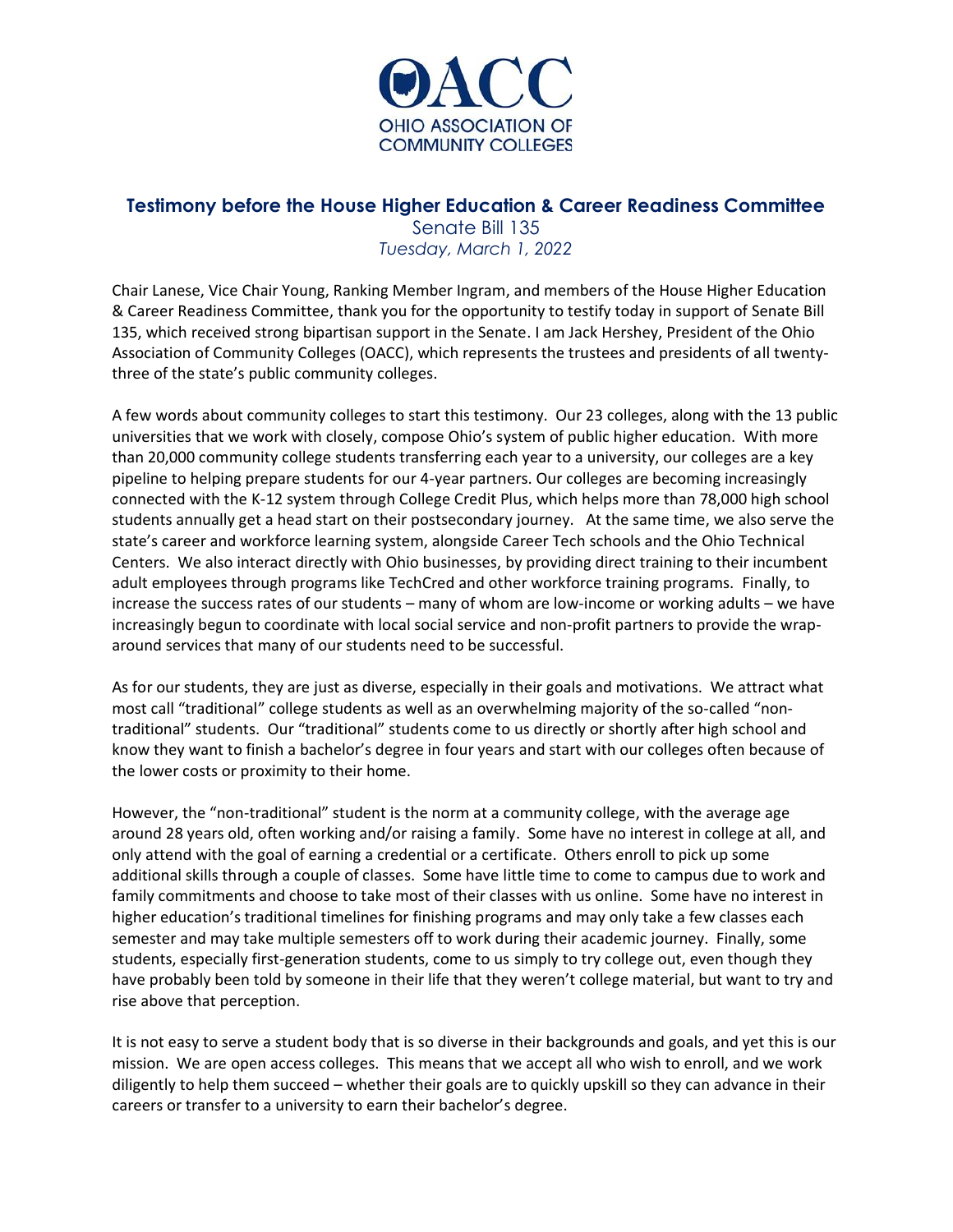With all this in mind, I wanted to focus on some of the more promising and relevant provisions in SB 135 that OACC believes will provide the most benefit to our students and Ohio employers.

## COMPLETE TO COMPETE 65% ATTAINMENT GOAL

Complete to Compete Ohio is a public-private coalition of more than 40 member organizations throughout Ohio who have been meeting for several years now to try and increase the number of Ohioans who earn a skills-based certificate or college degree after finishing high school. Currently, 49.5% of Ohioans have some high-quality credential. We are well short of reaching what economists believe is the ideal credential attainment number to position Ohio for economic success, which is 65%.

The Ohio Department of Higher Education released a report called *Finish for your Future: Fulfilling Ohio's Adult Learner Promise*. The report stated: "Reaching our attainment goals will take completion across demographics." Meaning that all the various higher education and workforce experts across Ohio working towards this goal understand that we must work to achieve better attainment rates among every category of student. A particular focus on adults (age 25+) is needed, which means designing additional strategies that have adults at the center of their design. This is why we support the key provisions in SB 135, as they provide clear strategies aimed at purposefully helping convince adult students to enroll or re-enroll at a community college.

As I am sure members of this committee are aware, the initial version of SB 135 was not supported by all members of the Coalition. However, OACC's position last year was that we should not lose sight of the bigger picture: that this this bill has the type of workforce-focused higher education reforms that many of us have been saying the state needed for years. While there may have been disagreements on the some of the approaches in SB 135, the goal of advancing new ideas and strategies to help more Ohioans pursue a postsecondary credential remains equally important today.

Thanks to Senator Cirino's patience and willingness to work with all interested parties – including ODHE, the various higher education organizations and, perhaps most importantly, employer and business organizations – there were many positive changes made to SB 135 that continue to reflect the urgent attainment challenges facing Ohio.

## SECOND CHANCE GRANT PILOT PROGRAM

The Second Chance Grant Program contained in SB 135 is one of the one of the more promising new proposals that we have seen to help increase college attainment, because for the first time it is purposefully targeting and marketing to the more than 1 million Ohioans who have earned some college credit but have not yet earned a certificate or a degree. The state has already invested in the education of these Ohioans, so it makes enormous sense to try attracting them back and make it easier for them to finish their training or education.

Targeting this population is the best way to make short term gains towards the 65% workforce goal. According to ODHE's *Finish for Your Future* report, in 2019, Ohio's postsecondary enrollment was around 590,000 students, while our "some college, no degree population" was more than 1.3 million Ohioans. Think about that – Ohio has more than double the amount individuals in our state who have started college without earning a credential as we do students currently enrolled. Now, if our institutions could convert *just 5%* of these adults over each of the next 6 years, we would reduce the projected degrees needed to meet the attainment goal by nearly one-third.

Closing Ohio's skills gap will require a great collective effort but know that Ohio's 23 community colleges are ready to meet the challenge. For the past decade, we have redesigned curriculum to incorporate stackable certificates of value that align with regional employer needs. Our colleges have embraced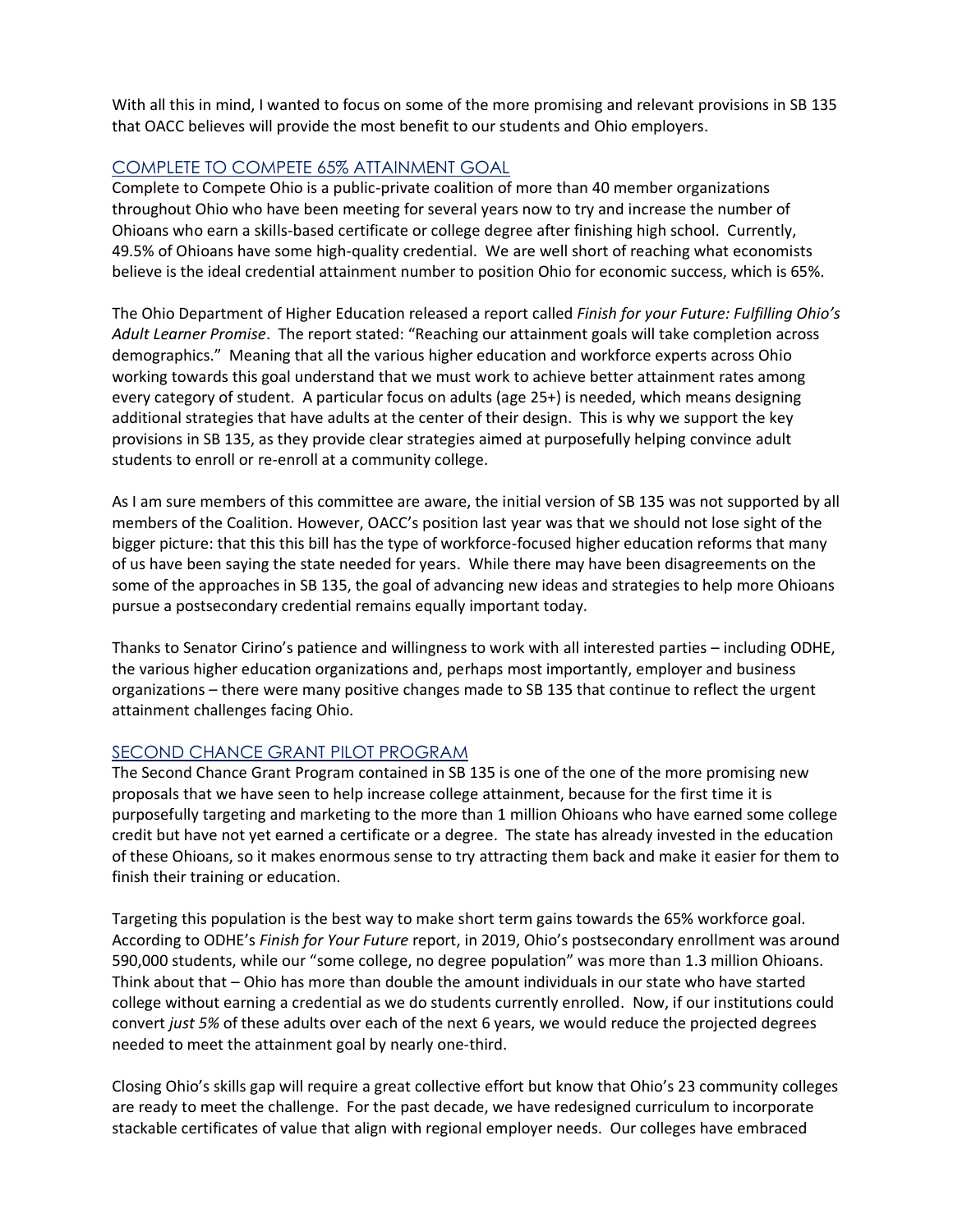holistic, student-focused reforms to improve the academic, career and financial success of our students. Our colleges did not do this because it was financially advantageous (in fact, many of these reforms come with significant upfront costs), but because we know it is imperative that we improve how we serve our most vulnerable students.

Again, as ODHE's *Finish for Your Future* report stated: "Community colleges serve as the major routes of initial entry, re-entry, and completion on the postsecondary education pathways for 'some college, no degree' students." We are often the most common higher education choice for returning adults, regardless of their previous institution. Our community colleges leaders are excited to welcome these students back and believe that Senate Bill 135 would be an enormous boost to our recruitment efforts.

The budget bill (HB 110) earmarked \$3 million in one-time federal funding to create the Second Chance Grant Pilot Program. Thanks to this funding commitment, the pilot program has already enabled hundreds of students to return to a college or university to pursue a credential or degree while also identifying best practices that can serve as a blueprint for a permanent program going forward. The first obvious step in Ohio's efforts to build its post-pandemic workforce should be to encourage those individuals who stopped out from their studies to return. This is the quickest way to fill our most immediate workforce needs.

#### TARGETTED FINANCIAL AID FOR LOW-COST PATHWAYS & CERTIFICATES

Since the Strickland administration, Ohio has used a "Pell First" policy for the state's need based aid program. Under this policy, if the federal Pell grant covers the cost of tuition at an institution, then lowincome students at the college are not eligible to receive any aid through the Ohio College Opportunity Grant (OCOG). The policy ignores the actual costs for most low-income students, especially working adults and parents, to attend college – ranging from the cost of textbooks to other education-related such as purchasing required tools, uniforms, or childcare.

While SB 135 does not reverse the current Pell First policy, OACC supports the provision to award eligible students an additional OCOG amount once they have completed their first two years and are making progress toward completing their bachelor's degree. If structured correctly, this supplemental OCOG award could lead to stronger pathways between postsecondary institutions to encourage more low-income students to start at lower cost community college for their first two years knowing they have additional financial support to then transfer to a 4-year institution to complete their degree.

SB 135 also includes a provision that directs the use of a portion of the federal COVID-relief funds to be used to provide financial aid for students in short-term training programs. For the past several years, Senator Portman has been working on a bipartisan bill to extend the Pell for short-term training programs; however, SB 135 correctly suggests that Ohio should no longer wait for the federal government to finally provide targeted financial aid to individuals pursuing a job-focused certificate. OACC is grateful that the legislature amended the budget bill to provide funding to provide financial aid for these in-demand certificates. We believe Ohio should continue to wisely use a portion of federal ARPA funds to directly bolster workforce training that responds to the desperate plea from Ohio's employers to upskill the workforce.

Expanding access to short-term certificates provides tremendous career growth opportunities for many Ohioans. One of the more promising practices to improving student success for underrepresented or adult students is through embedding stackable certificates directly into degree pathways. A recent research study by the RAND Corporation, partnering with ODHE, found that 80% of Ohio students who earned stackable certificates in high demands fields like health care, IT, and engineering went on to complete their associate degree or bachelor's degree within 4 years. Perhaps just as important was the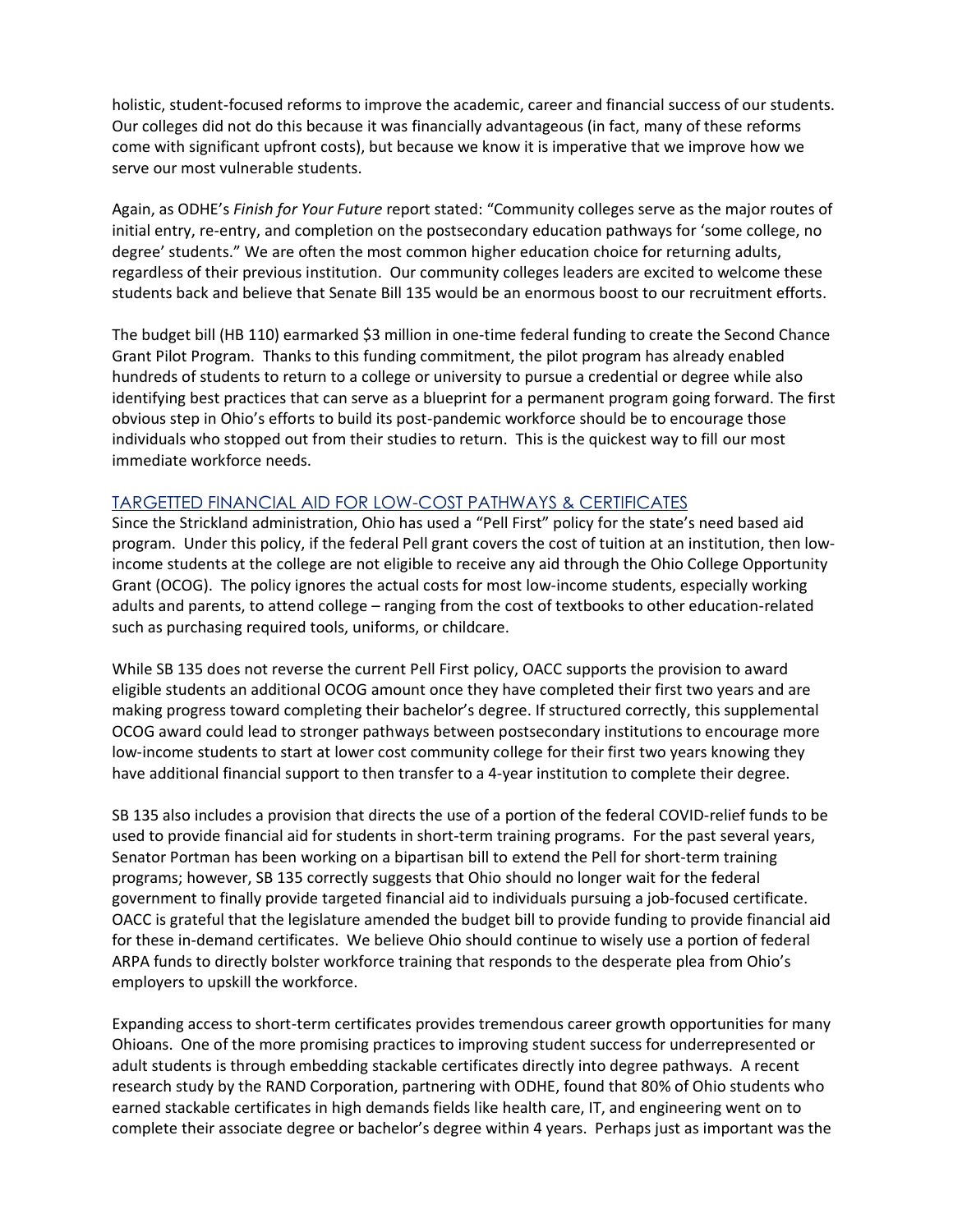### ROI for increased earnings for these credentials for these students was consistent across all demographics including race, sex and age.



Estimated Returns from Credential-Stacking Vary by Student Demographics

SOURCE: Author calculations based on data in the Ohio Longitudinal Data Archive.

Many of the financial aid proposals in SB 135, as well other promising proposals contained in separate bills that have been introduced, will encourage innovative approaches like embedding stackable credentials into their academic programs. These approaches will help grow enrollment in postsecondary institutions by increasing access for nontraditional students. It is this kind innovation and enrollment infusion that the state will continue to need to advance to meet our workforce goal and make our state competitive.

#### IMPROVED TRANSFER AND DUAL ENROLLMENT PARTNERSHIPS

"Dual enrollment" partnerships, where a student is enrolled in a university but takes some portion of their classes at a local community college, already exist between our community colleges and both public and private universities across Ohio. Many higher education researchers now suggest this as a best practice because many students thrive in an environment where they are allowed the opportunity to lower their tuition costs at a community college, while also staying connected with the university that they ultimately plan to graduate from. It should come as no surprise that most of the current relationships between community colleges and local universities are well established, collaborative, and have shown good results. Therefore, it would not take much time or effort to establish the new partnerships envisioned by SB 135.

Under SB 135, the Chancellor would codify Ohio Guaranteed Transfer Pathways Initiative to create a statewide transfer policy where a student can earn an associate degree at a community college while knowing all their credits will transfer seamlessly and apply to a bachelor's degree at any state university. This initiative builds off the good work already underway through ODHE by streamlining credit transfer amongst Ohio's public colleges and universities and will ensure associate degree earners aren't forced to repeat courses when they continue toward their bachelor's degree.

The proposed provision that would require public universities to discuss and fully inform students of their options makes sense to us in the context of Ohio's system of public higher education. That system generally allows for local control of our colleges and universities, governed by boards of trustees at each institution. Where the state does play a significant role is in the administration of the state's credit transfer system and in the way the system is financed. SB 135 would require that all students who